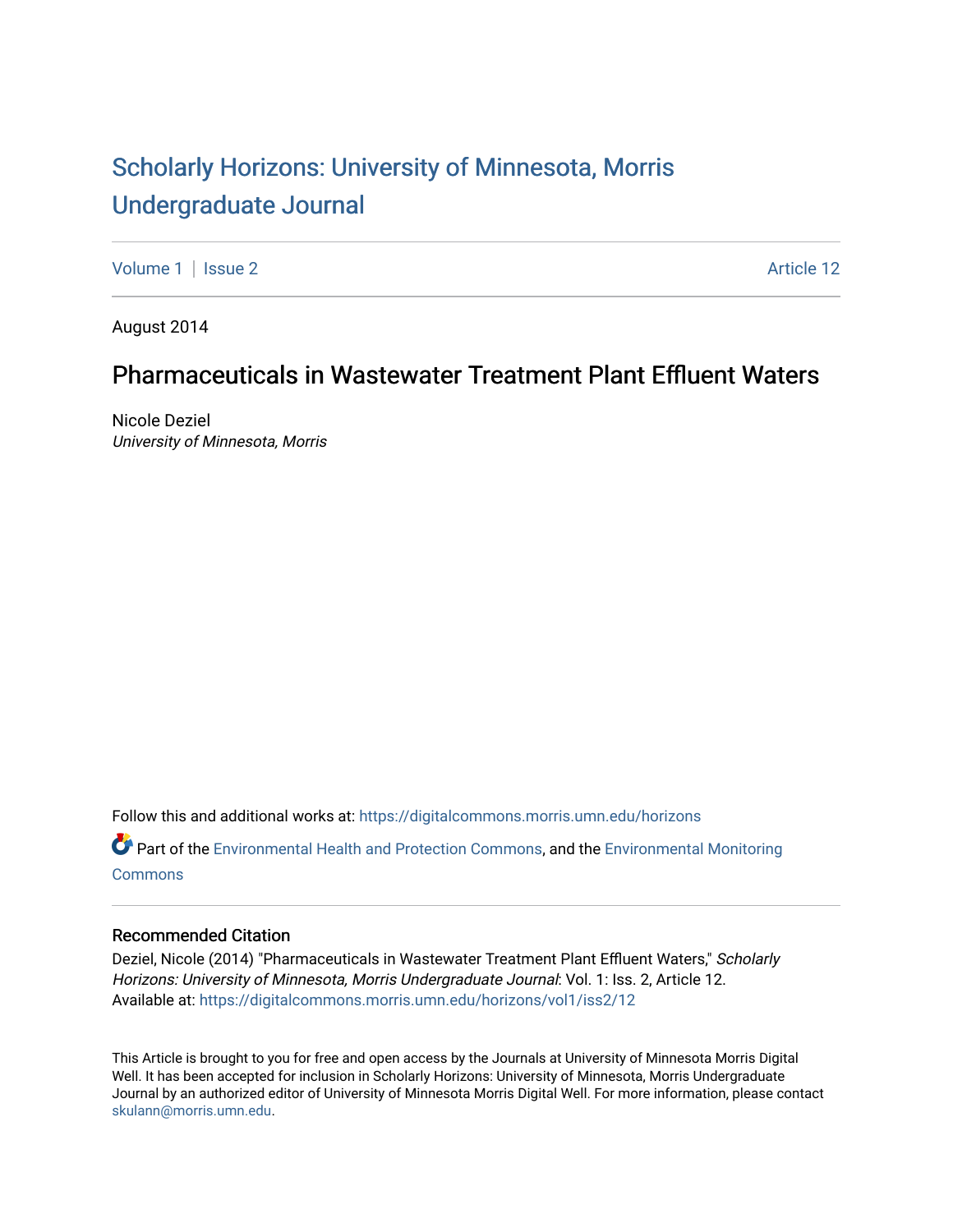Pharmaceuticals in Wastewater Treatment Plant Effluent Waters Nicole Deziel

## Abstract

Pharmaceuticals are being used at an increasing rate, and end up in wastewater through excretion and disposal. They also end up in the effluent water of wastewater treatment plants because they are not specifically designed for pharmaceutical removal. Several studies suggest diverse negative effects on aquatic life that are exposed to these trace amounts of pharmaceuticals in their habitats. There is also a concern for human exposure in areas that utilize wastewater reuse, although there is limited study in this area. Despite these concerns, there are very few policies that address the issue of pharmaceutical pollution. The evaluation of the treatment methods of activated sludge, advanced membrane treatment, and constructed wetlands help to determine which of these options should be improved or replaced by different strategies. Additionally, there are other ways of solving this issue, such as developing more environmentally-friendly drugs and different ways of treating health problems.

Pharmaceuticals have been detected in effluent waters of wastewater treatment plants worldwide (Daughton 2004). This is because of their increased use (CDC 2010) as well as them not being targeted for removal during wastewater treatment. This issue should be of concern because these trace amounts have the potential to cause potentially harmful changes in aquatic life and possibly humans (EPA 2010). Current wastewater treatment has been researched to determine how well treatment plants in operation removal pharmaceutical compounds. Through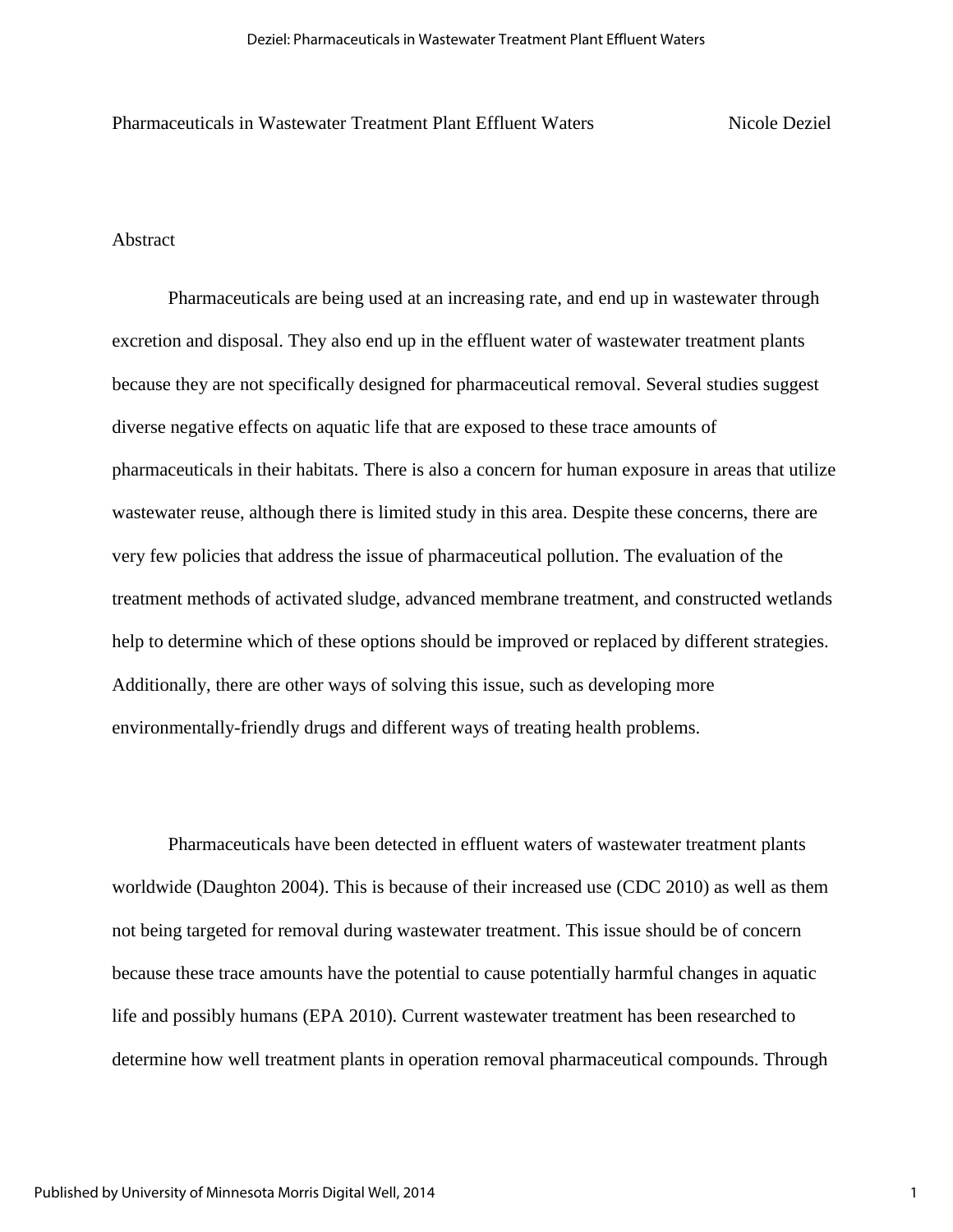this research, conclusions can be drawn about whether to utilize current wastewater treatment plants or instead find other practical solutions.

Pharmaceuticals are commonplace today in both prescription and over-the-counter (OTC) varieties. The FDA has approved over 100,000 drug compounds which make up over 10,000 drug products. The latter number is actually less because of multiple brand names of drug products, but this amount is still striking. Additionally, there are drugs and drug compounds in use that have not been counted because they have not been approved by the FDA which should be taken into consideration when estimating the amount of pharmaceuticals in the waste stream (National Center for Biotechnology Information 2012). Based on a 2007 survey of U.S. residents, it can be estimated that almost half of the population has used at least one prescription drug in the past month, which breaks down to one out of every five children and 9 out of 10 adults (Qiuping et al 2010). This is a high rate, especially considering that only prescription drugs were included in the survey. OTC drugs are used at a much higher rate, with another survey estimating that 79 percent of Americans have used at least one in the past year (Consumer Healthcare Products Association 2010).

 In order for pharmaceuticals to work properly, they must be able to remain stable in the harsh conditions of the human body. This results in the inability of the compounds in many drugs to break down after they are excreted or otherwise disposed of. This is why pharmaceuticals are commonly found in wastewater both before and after going through treatment plants (Keil 2008). Pharmaceuticals may enter the water through excretion, disposal down drains, as well as through hospital and industry effluent. These routes encompass a range from the time they are being produced until their use or disposal. There are also many classes that pharmaceuticals can be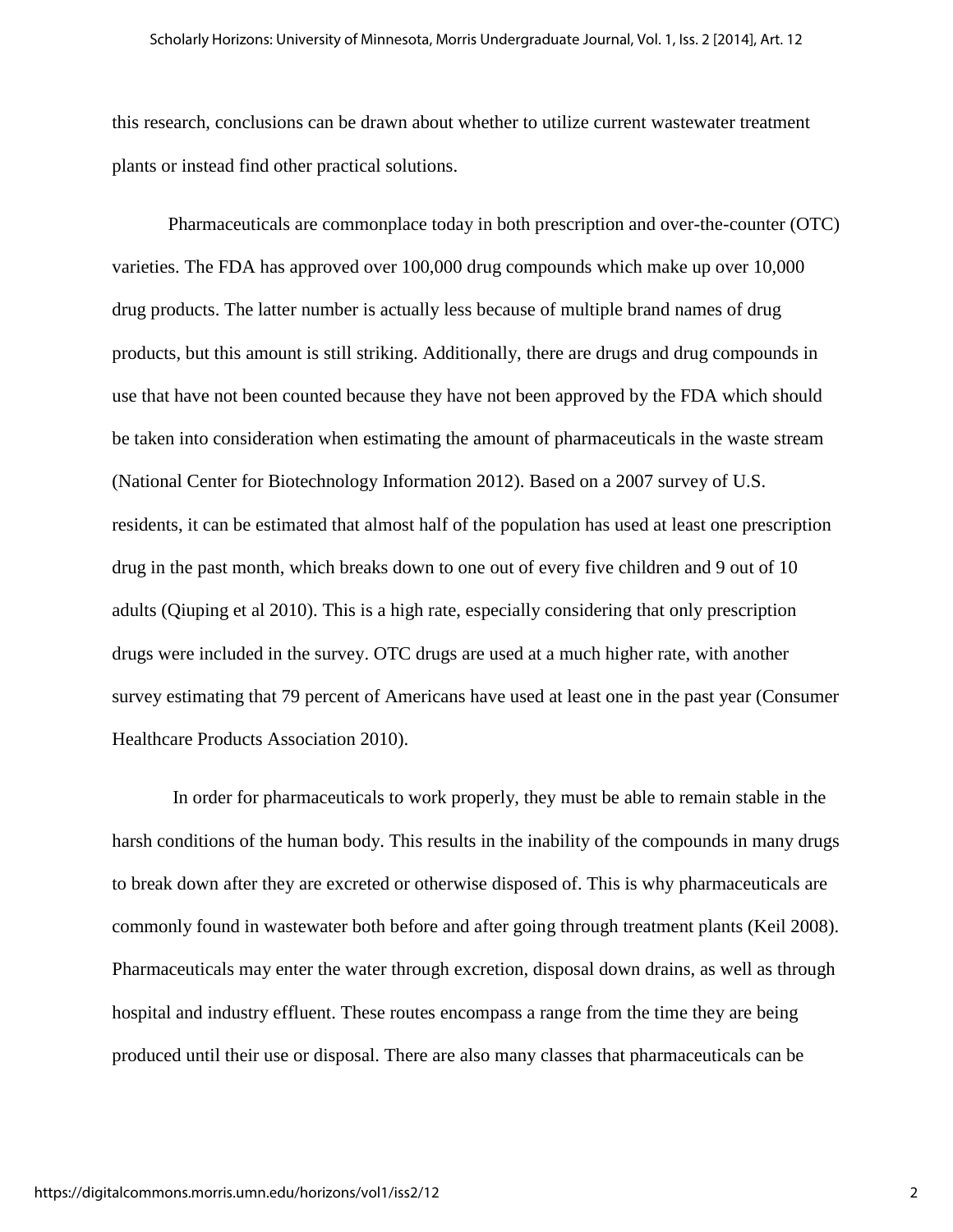grouped into, such as antibiotics, antidepressants, anti-inflammatory, antiepileptic, as well as various hormones (EPA 2010).

The concentrations of these pharmaceuticals are measured in micrograms or nanograms per liter, depending on equipment sensitivity. One microgram per liter is equivalent to one part per million, and one nanogram per liter is equivalent to one part per trillion. These seem too small to be significant, but even in these trace amounts, suspicions have arisen that they are changing the appearance and behavior of aquatic-dwelling organisms (Ternes 2004). Aquatic life has a higher risk than humans of being affected because of the direct and constant exposure that they have to the contaminated water; their habitat may consist of effluent wastewater treatment plant water. Several different aquatic organisms have been studied, and it is important to realize that organisms may have different reactions to pharmaceutical compounds based on how their systems process them (EPA 2010). Some compounds are hormones or mimic the properties of hormones, which are capable of feminizing or masculinizing fish (Ternes 2004). In some cases, it has been observed that male fish have produced a protein that is typically only found in female fish because it is used for egg production (Gilbert 2012). The impact of neuroactive pharmaceuticals has also been an area of study. Some of these studies suggest that this group of pharmaceuticals may alter the reproductive behavior of fathead minnows which could potentially decrease their populations. Additionally, the accumulation of neuro-active pharmaceutical metabolites in brain tissues has been observed in white suckers as well as brook trout, with the suggestion of negative impacts (EPA 2010). Finally, another drug, the antiinflammatory, diclofenac, has shown to have damaged the gills and lungs of fish (Gilbert 2012). The "cocktail" effect is an important concept when discussing the possible effects of these pharmaceuticals. This phrase refers to the mixture of many different pharmaceuticals that are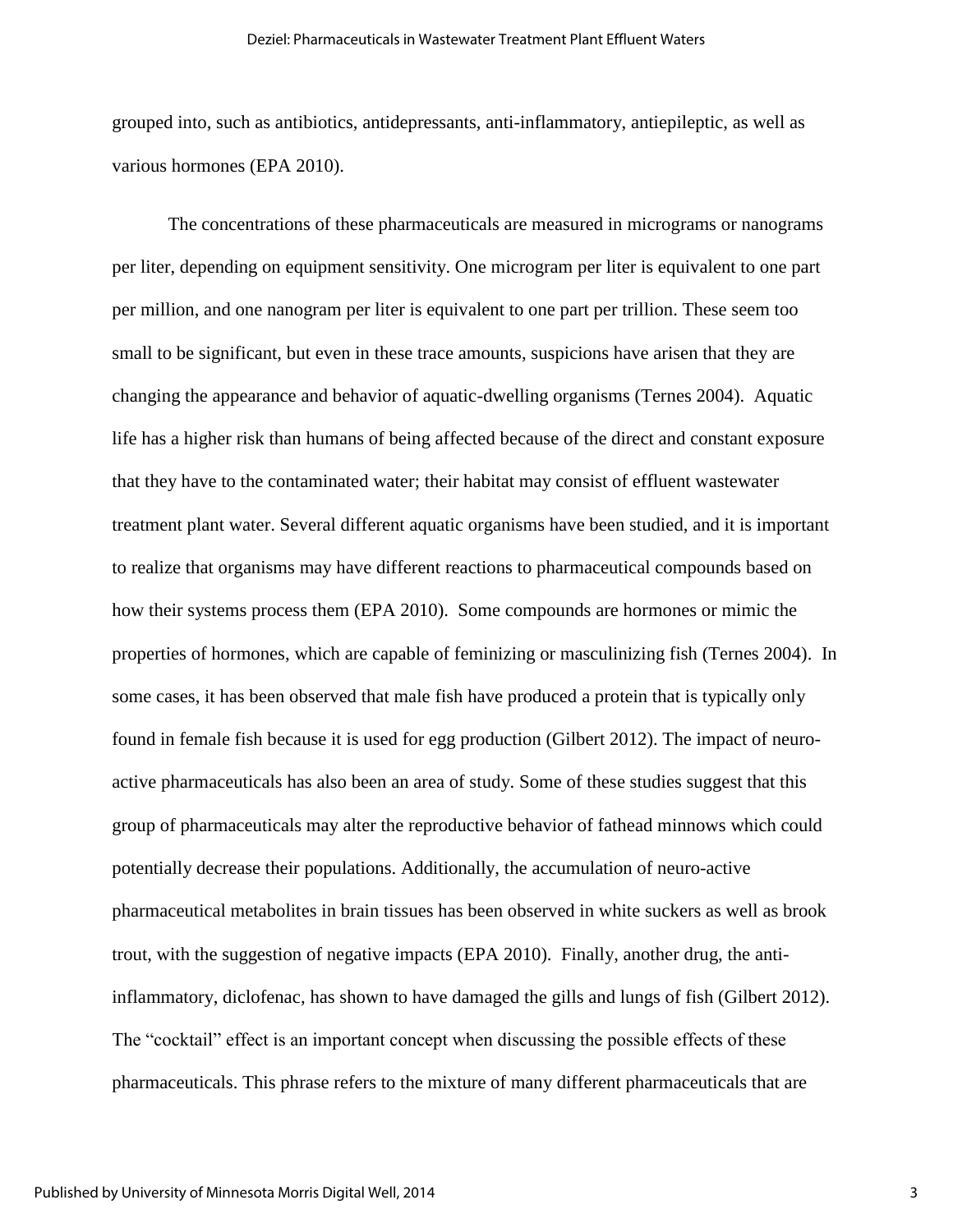present in the effluent water. These trace amounts of several different drugs make it difficult to predict exactly which drugs are affecting each other, and how this might contribute to the organisms that are exposed to this "cocktail" of drugs. The "cocktail" effect is a large reason why researching the impact pharmaceuticals have on aquatic life is very difficult (Ternes 2004).

Human exposure to these trace levels of pharmaceuticals differs because of the lack of constant and long-term exposure to the contaminated water (EPA 2010). However, in some areas, water scarcity has resulted in the practice of wastewater reuse, and the drinking water has been detected to have parts per million or trillion levels of pharmaceuticals, including iburofen, carbamazepine, and sulfamethoxazole (Luo et al 2014). Wastewater reuse involves treating wastewater so that it can be consumed again instead of using the often scarce resource of groundwater. (Bixio et al 2006). However, these wastewater treatment processes are often not designed to remove trace levels of pharmaceuticals (EPA 2010). One major study was executed to see if humans could potentially be affected by trace pharmaceutical levels. In this study, human embryos were exposed to a mix of 13 different pharmaceuticals meant to mimic the levels that would be found in the treated effluent wastewater (Potami et al 2006). This is an example of an attempt to account for the "cocktail" effect of the variety of pharmaceuticals that would be consumed in a scenario such as wastewater reuse. Physical changes to the shapes and appearance of the cells were observed in this study, indicating that these low levels carry potential to effect humans (Potami et al 2006). It is important to realize, however, that the results of this study are difficult to compare to interaction with reused wastewater in fully-developed humans.

Despite limited research, there have been some pushes to recognize pharmaceutical contaminants in water sources. The Safe Drinking Water Act (SDWA) has done the most to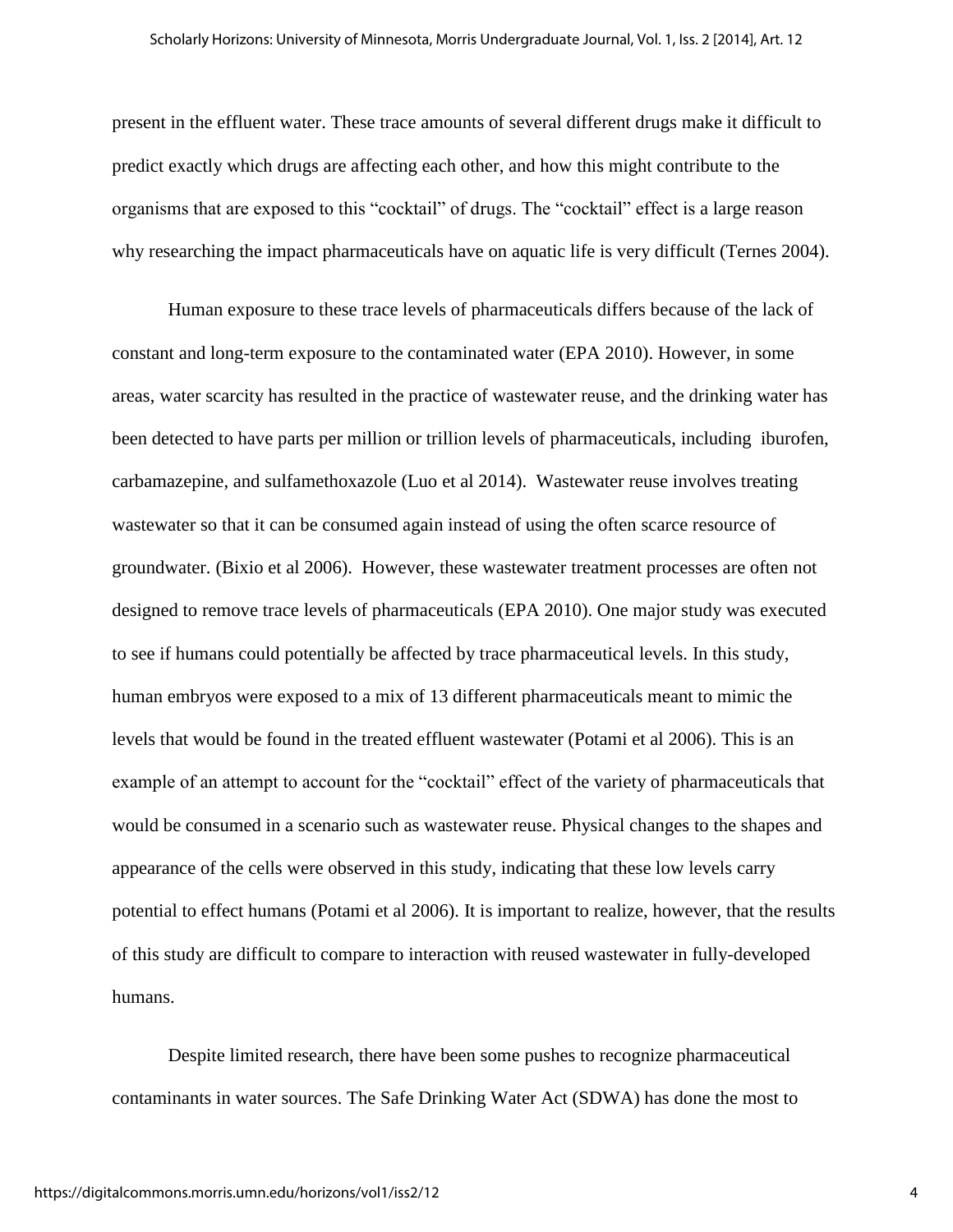address this issue in the United States, although there are currently no formal US policies that deal with pharmaceuticals as water contaminants. The SDWA contains the Contaminant Candidate List (CCL), in which contaminants are periodically nominated for through a lengthy process. Being on this list does not guarantee regulation, but under the SDWA, the EPA is required to decide if at least five contaminants are to be regulated or not. The most recent list, the CCL 3, contains several contaminants that are found in pharmaceuticals. The contaminants 17alpha-estradiol, Ethinyl Estradiol, estrone, estriol, Estradiol, equilin, and equilenin are all estrogenic hormones which are used in pharmaceuticals. This list also includes the antibiotic Erythromycin (EPA 2012b). Along with the CCL, the SDWA has proposed for the EPA to do more research regarding the environmental effects of pharmaceuticals in water bodies (Tiemann 2010).

Apart from the SDWA, the Proper Disposal of Prescription Drugs as well as a proposal by the Resource Conservation and Recovery Act (RCRA) somewhat address pharmaceuticals in wastewater. The Proper Disposal of Prescription Drugs deals with the consumer side of pharmaceuticals. It is a government document that was put forth in 2007 which clearly explained to consumers how to dispose of unwanted prescription drugs. It emphasized that flushing them down drains should not be done unless specifically dictated by the drug packaging. Although this government action was originally proposed for drug abuse prevention, if consumers follow the proposal, it could also apply to pharmaceutical presence in wastewater (Office of National Drug Control Policy 2007). The RCRA proposal in 2008 was to add hazardous pharmaceutical waste to the Universal Waste Program (EPA 2013b). This would have placed hazardous pharmaceutical waste in a category that governs the regulation of other widely generated wastes such as batteries, pesticides, and mercury-containing equipment (EPA 2012a). The original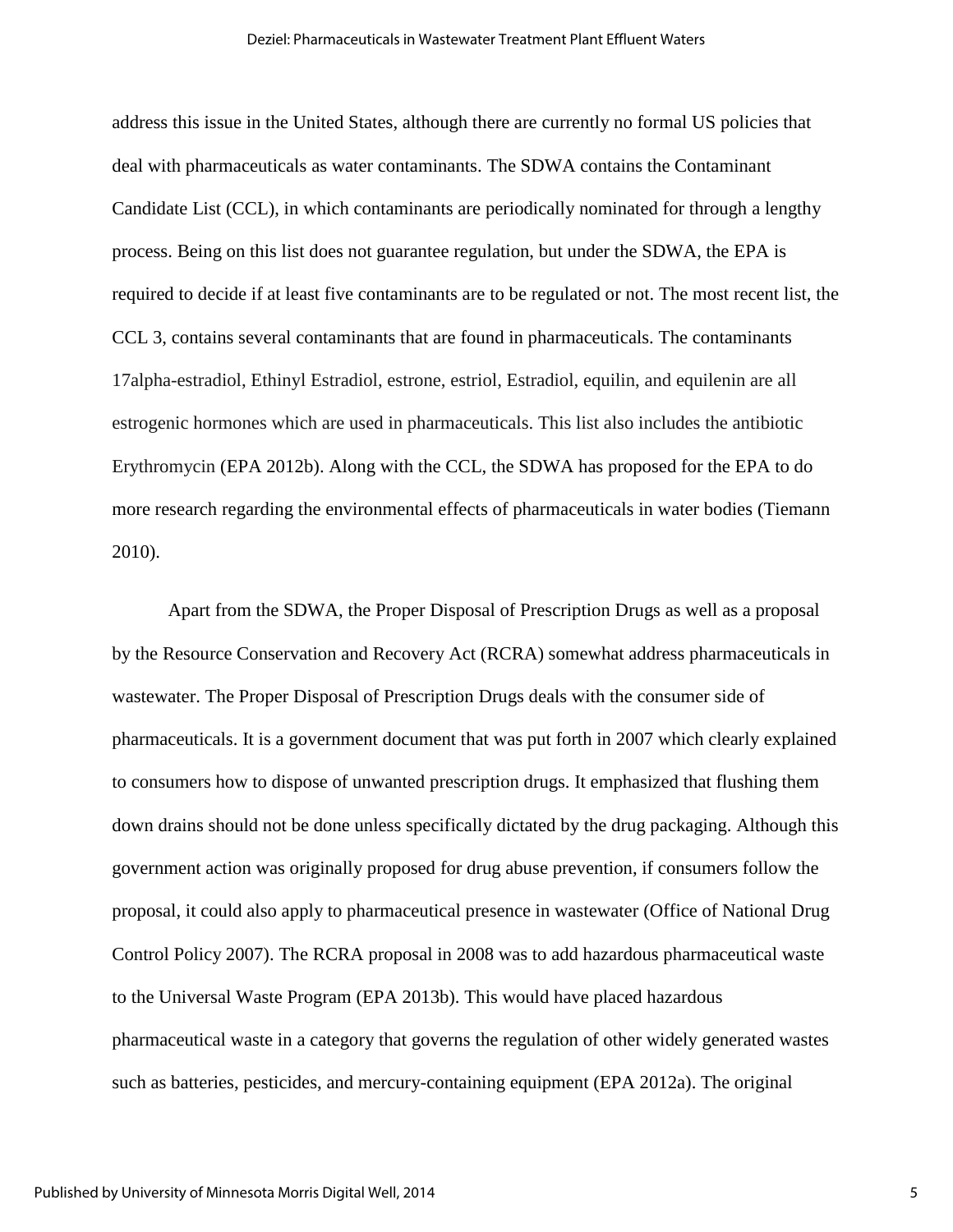proposal did not get public support, so it was instead replaced with new standards for hazardous pharmaceutical waste from these facilities. (EPA 2013b). This could potentially prevent the contribution of especially potentially harmful pharmaceuticals into the wastewater.

Europe has somewhat addressed the issue of pharmaceutical regulation because of environmental concerns, but they also do not have complete policies. The EU Water Framework Directive is the main force for addressing water issues in Europe (European Commission 2014). Towards the end of 2012, the Water Framework Directive proposed the addition of 15 new contaminants to be placed on their list of priority substances, which included three pharmaceuticals. Two of these pharmaceuticals to be included were 17 alpha-ethinylestradiol (EE2), 17 beta-estradiol (E2), which are compounds that are used in contraceptive medications. The anti-inflammatory drug, diclofenac, was the third pharmaceutical included on the list. This proposed addition would have required that those pharmaceuticals be phased out within 20 years (Blöch). However, this proposal was never put into effect and was instead voted down by European Parliament. It was rejected because of the combination of projected high costs for implementation as well as uncertainty of whether these pharmaceuticals are actually doing harm. The voting members were likely swayed by the lobbying of both the water and pharmaceutical industries (Gilbert 2012). In general, European environmental law operates on the Precautionary Principle, which essentially means that they carefully weigh all of the consequences before introducing substances into the environment. Pharmaceuticals are an exception to this because they are necessary for the health of many of their citizens. However, the mindset of the Precautionary Principle could lead Europe to become a leader of pharmaceutical change in regards to which compounds go into drugs as well as considering holistic options of treating health problems (Keil 2008).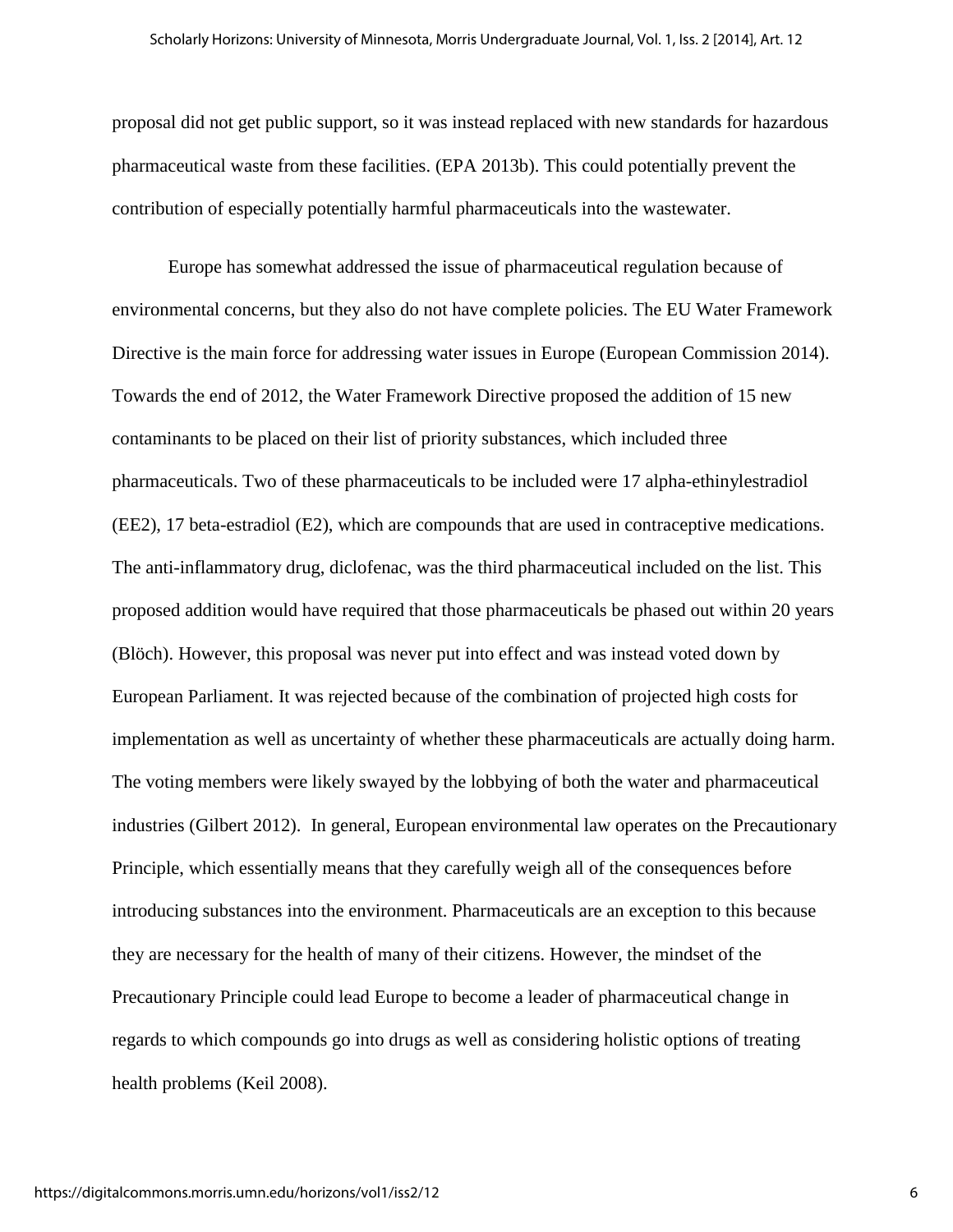One strategy for finding a solution to pharmaceuticals in effluent waters of wastewater treatment plants is through exploration of already-operating wastewater treatment plants. By evaluating how well certain wastewater treatment plants already remove pharmaceuticals, solutions for their improvement or other ways to navigate this issue can be more effectively devised. This is because time and money could potentially be saved by considering the wastewater treatment options which are already in operation instead of trying to think of completely new solutions. These diverse wastewater treatment methods include activated sludge, advanced membrane treatment, and constructed wetlands.

Activated sludge is a common method for wastewater treatment; this is a biological treatment method in which microorganisms help degrade the organic compounds in the wastewater (Ternes 2004). Although it is fairly cheap to maintain this system, the major fault with using activated sludge is disposing of the waste it creates. The end product of this treatment method is a thick sludge that harbors the contaminants which have been removed from the wastewater (Deegan 2011). There is controversy as to how to dispose of this potentially dangerous product. Nutrients such as phosphorus are found in this sludge, so one solution that has been utilized is spreading it onto agricultural fields as a fertilizer. However, if the sludge is not treated for harmful contaminants such as heavy metals, health problems may result for people that come into contact with that land, or if it used to grow food for consumption. Incineration is another option, but then the issue comes about of how to prevent many of the contaminants from entering the atmosphere (George pp.151-168).

Another wastewater treatment method is advanced membrane treatment, which has been recently appearing in areas such as Europe and the Middle East that are utilizing wastewater reuse as a result of water scarcity (Bixio et al 2006). This method is an additional treatment step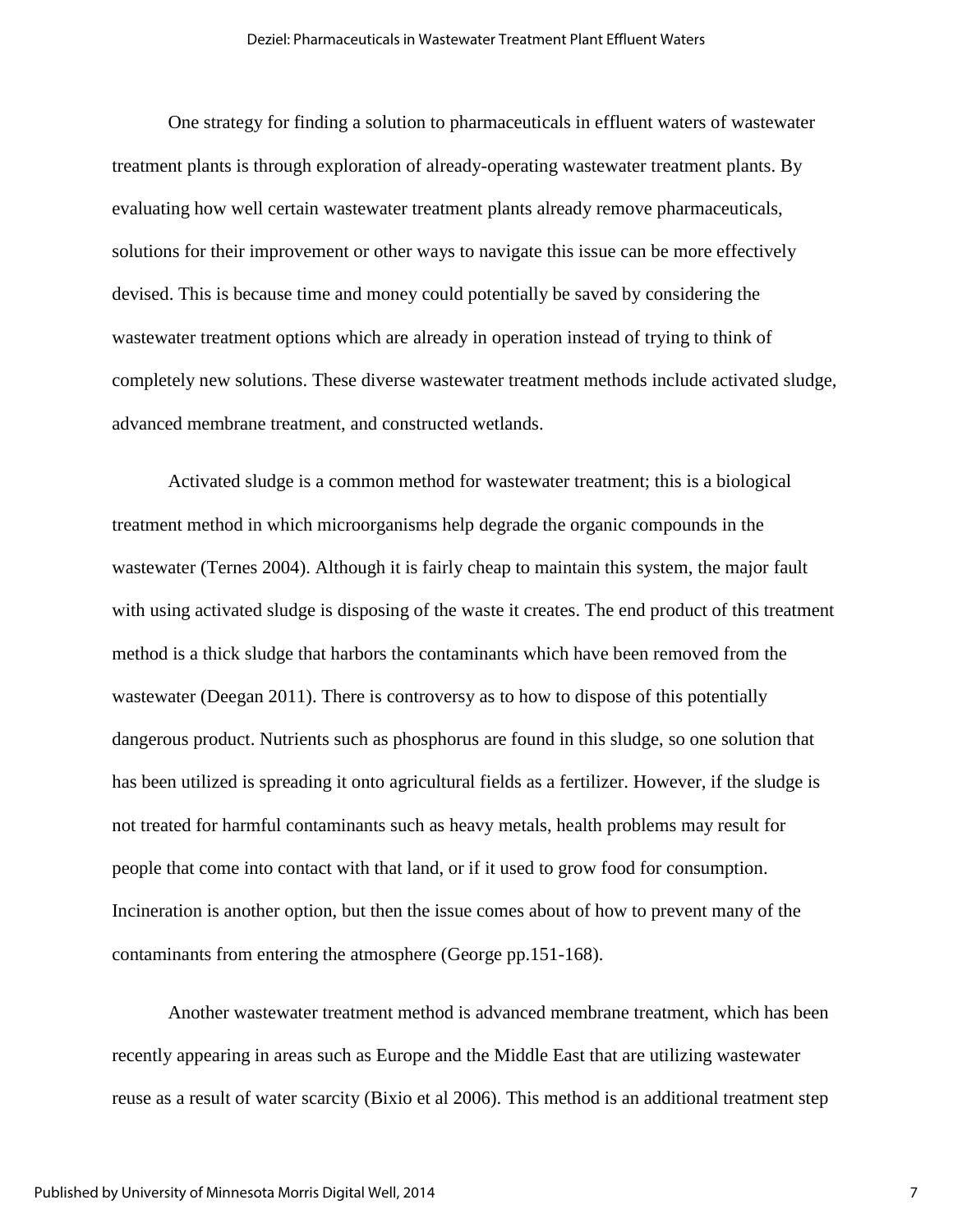to wastewater treatment which uses membranes to filter the water (Luo et al 2014). Two types of this membrane treatment are nanofiltration and reverse osmosis. Both of these processes are carried out through pressure changes and have the capacity to prevent certain contaminants from crossing over at the molecular level. However, there are some small differences between these two membrane treatment methods. One difference is that nanofiltration has pores in the membrane, whereas reverse osmosis consists of a semi-permeable membrane. Reverse osmosis uses hydraulic pressure which forces water from the side containing dissolved contaminants over to the dilution side instead of pores. In short, water is allowed to pass through the membrane, but not the solutes (EPA 2013a). One difficulty with implementing advanced membrane treatment is that is potentially costly to add another step to wastewater treatment when it is not absolutely vital. If a wastewater treatment plant is working perfectly fine, it may be difficult to convince leaders to see any value in investing in this additional step. The lack of research in the area of pharmaceutical contaminants in water, especially in regards to human effects may hinder social support because it may be difficult to see the worth of this treatment. Another difficulty of using membrane filtration systems is the brine that is produced with their use, which contains pharmaceutical and other contaminant residues that have been filtered out. Even though only a small amount is diluted into the effluent water, it is still a source of pollution. Knowing that there is evidence for trace amounts of pharmaceuticals causing harm, this impact should be considered, because it would be best to remove as many of these pharmaceutical contaminants as possible (Radjenovic et al 2008).

Constructed wetlands are a form of secondary wastewater treatment built with substrates and vegetation that imitate the way natural wetlands filter out impurities in water. There are many different designs that can be built along with various vegetation and substrate options.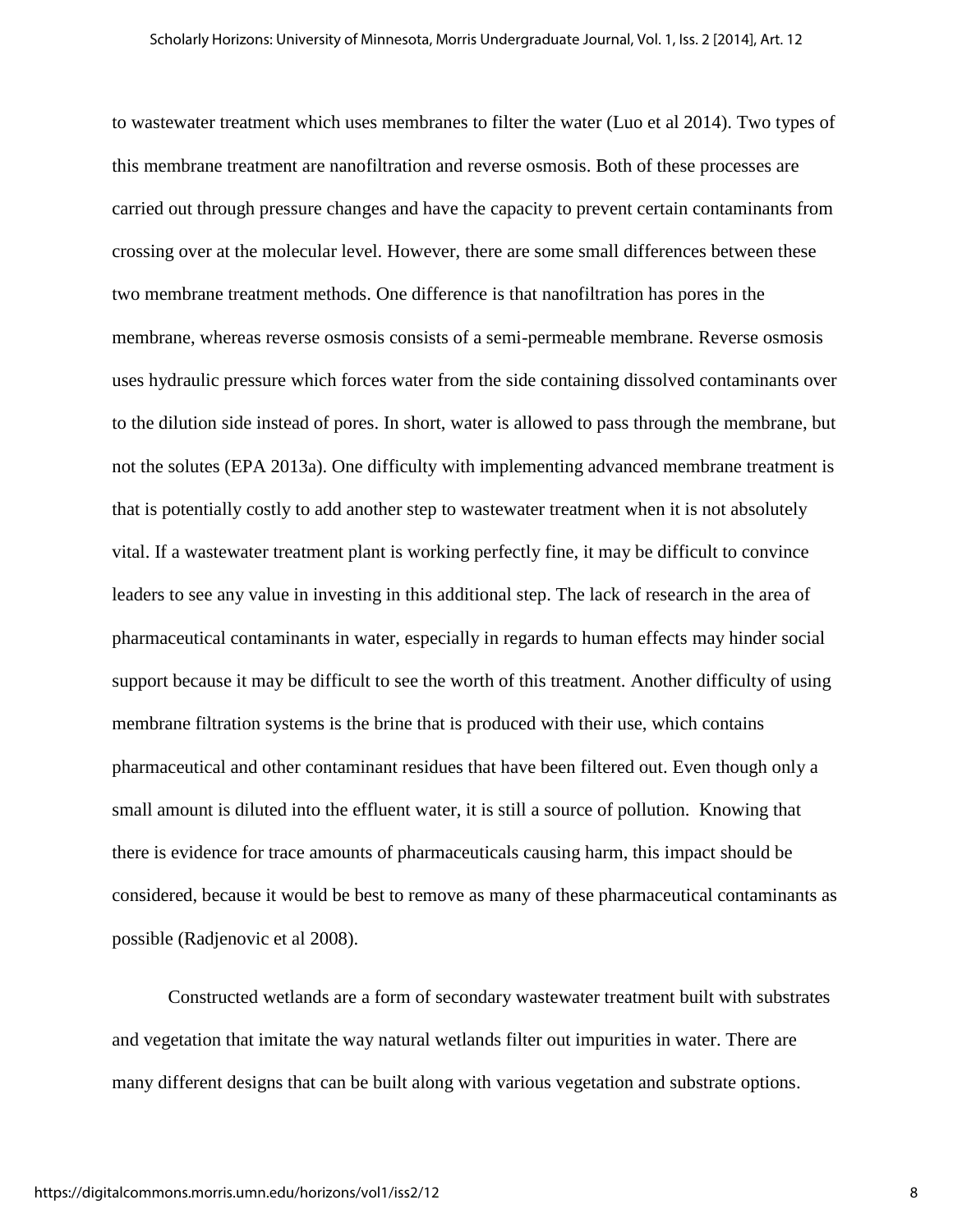#### Deziel: Pharmaceuticals in Wastewater Treatment Plant Effluent Waters

However, there are some downfalls to this wastewater treatment method. Since a constructed wetland contains aspects found in a natural wetland, several species may be attracted, including those such as mosquitoes, which are seen as pests which may also carry disease. (Natural Resources Conservation Service) As it is a step in treating wastewater, pathogens are likely to be present and could infect the vegetation, (Li et al 2014) but there is usually a greater concern of humans contracting infections. The constructed wetland would need to be in an area a good distance away from human habitation as well as have a large plot of land. The substrate and vegetation also need to be carefully selected for this wastewater treatment method to work effectively. In addition to this, vegetation is not as productive during cold winter months, so if a constructed wetland is built where cold weather occurs, it would not possess the same efficiency all year round (Natural Resources Conservation Service).

Activated sludge treatment has the ability to break down certain pharmaceuticals to some degree. In general, there is a time range in which particular drugs degrade through activated sludge treatment. In 2-5 days, one antibiotic, sulfamethoxazole degrades to some degree, along with ibuprofen and acetylsalicylic acid, which is the breakdown product of Aspirin. However, some drugs generally need from 5-15 days to significantly degrade. These drugs include the antiinflammatory diclofenac and the antibiotic roxithromycin. Although these particular drugs experience degradation after some period of time, some are not generally shown to degrade even after a period of over 20 days. These include the pharmaceuticals carbamazepine, an antiepileptic, as well as diazepam, a psychoactive drug (Ternes 2004). The previous numbers are approximate, but one study in the United Kingdom looked at pharmaceutical removal efficiencies rates of a currently operating activated sludge wastewater treatment plant. The results indicated that removal rates of anti-inflammatory and analgesics were high. In particular,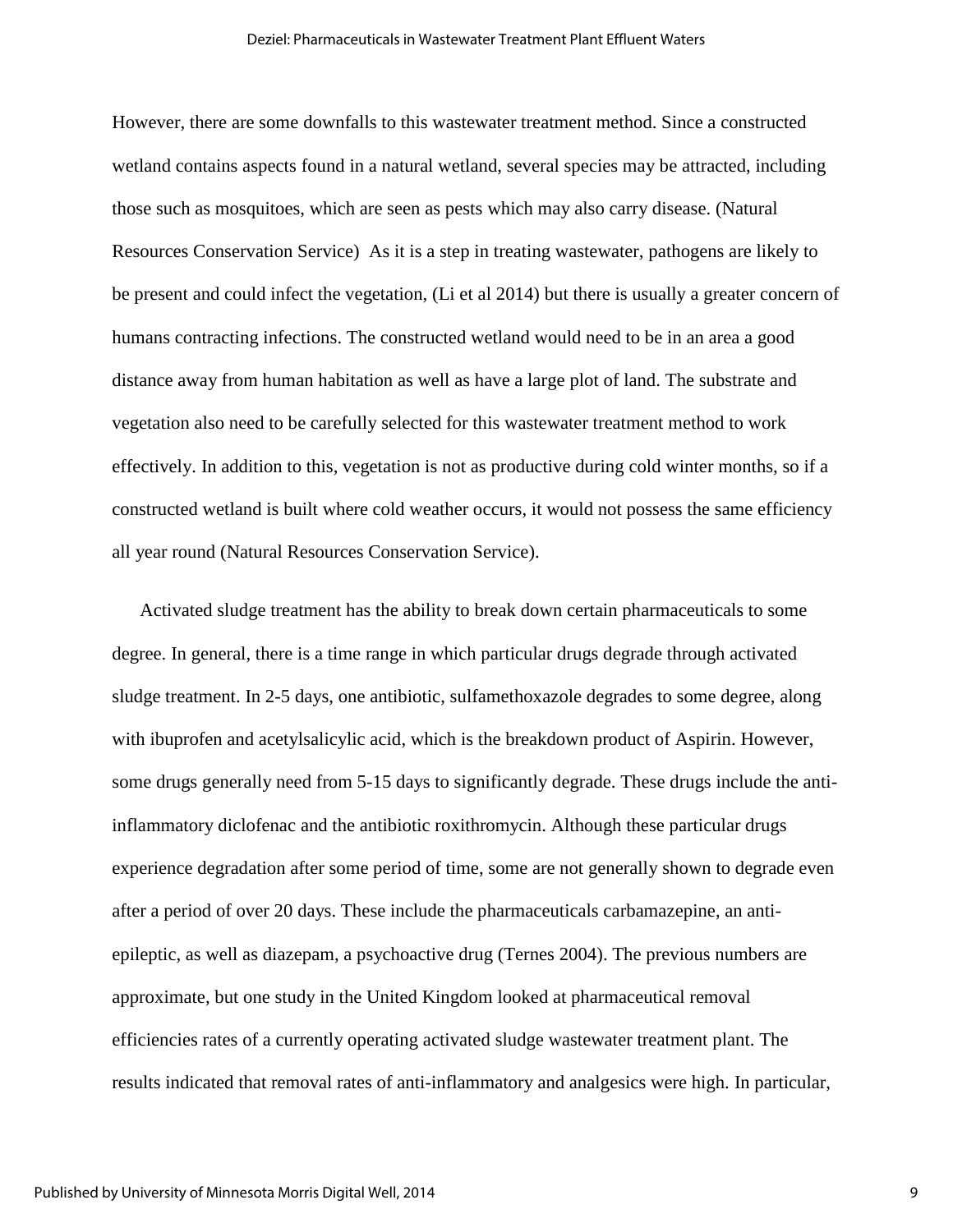Aspirin and salicyclic acid were almost completely removed at a rate of 98% and ibuprofen also had a high removal efficiency. Another noteworthy drug is the antiepileptic, gabapentin, which had an average removal efficiency of 84%. On the contrary of these high removal rates, one antiinflammatory, diclofenac, increased in concentration. This phenomenon is not unheard of and has been observed elsewhere with the pharmaceuticals erythromycin, an antibiotic, and carbamazepine, an anti-epileptic (Kasprzk-Hordern 2009). One reason this may occur is related to the breakdown products of the drugs as they pass through the human body. When drugs begin to break down in the human body, they may produce transformation products called metabolites. When biological treatment occurs, these breakdown products have the capacity to transform back into the original compounds, which are called the parent compounds. The presence of more parent compounds could yield test results of higher concentrations of that particular drug (Ternes 2004).

It would be economically viable to extend the sludge age of wastewater treatment plants that are already in operation. This could potentially result in the removal of more pharmaceuticals. However, a negative to this solution would be the aforementioned drugs that either do not decrease or instead increase in concentrations following activated sludge treatment. Many pharmaceuticals have not been extensively studied in regards to finding the most effective ways of removing them from our water (Kasprzk-Hordern 2009). Therefore, it would be the most logical to have concurrent research with a sludge age increase because the removal efficiencies of several pharmaceuticals with this wastewater treatment method are still fairly high. An increase in sludge age could also be a good temporary method until better treatment technologies are developed, or better ways of disposing of the massive amounts of sludge waste are devised.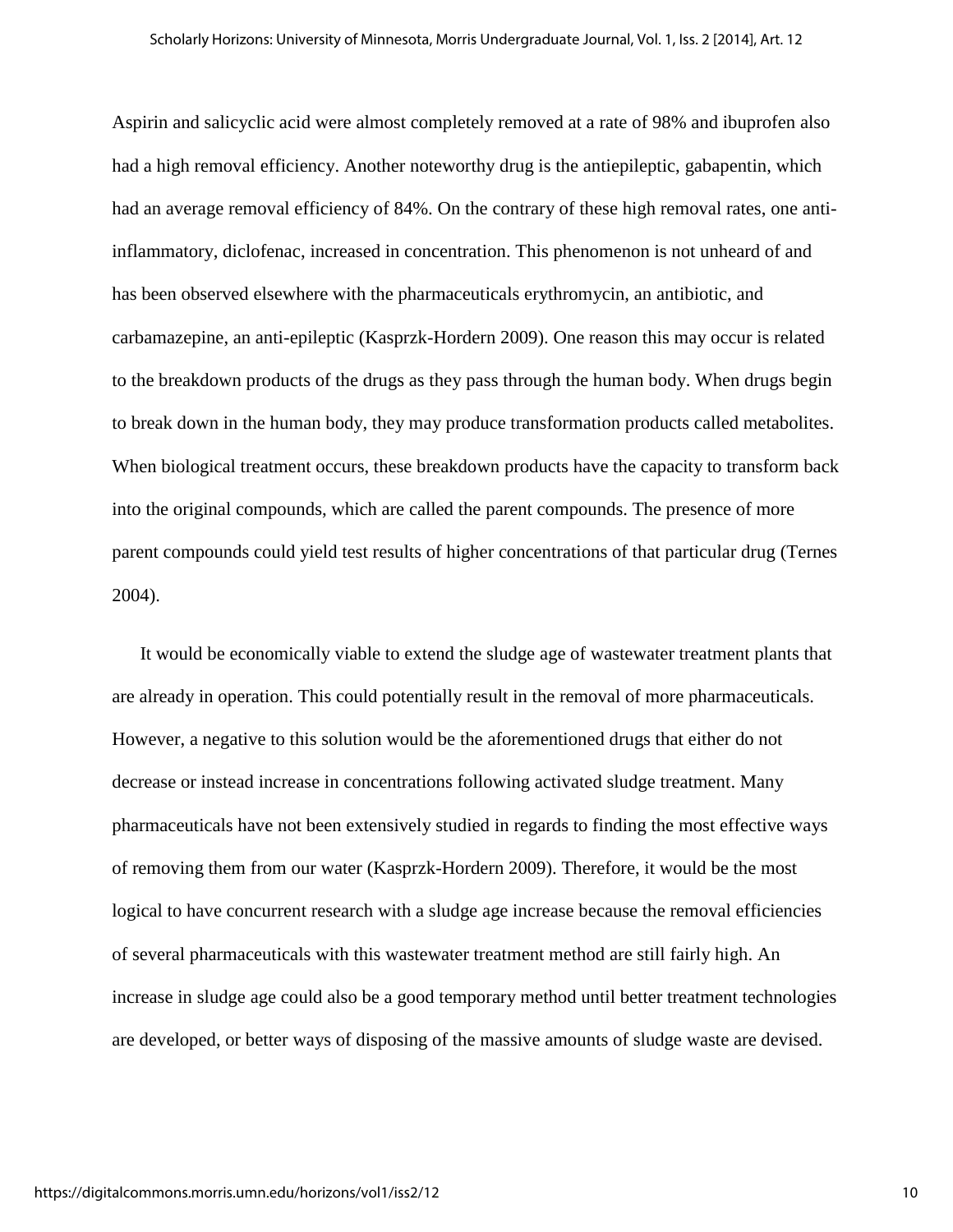A downfall to this strategy would be finding funding and support for pharmaceutical research and wastewater treatment development.

 The different characteristics of membrane filtration determine the efficiency of pharmaceutical removal during the wastewater treatment method of advanced membrane treatment. Nanofiltration and reverse osmosis membranes both have structures that are very tight, but are still semi-permeable to some pharmaceuticals. In one study examining the removal of pharmaceuticals through this treatment method, it was found that the factor of polarity plays a large role in removal efficiencies. The negatively-charged surface of the nanofiltration membrane allowed the pharmaceuticals diclofenac and naproxen to be rejected and thus successfully removed by the membrane surface, whereas carbamazepine was only partially removed. However, when pharmaceuticals were uncharged, it was the physical and chemical properties of the compounds which determined how well they were retained by the nanofiltration method instead of the charge of the membrane surface (Luo et al 2014).

The removal efficiencies of certain pharmaceuticals for these two advanced membrane treatment methods were compared in this study as well. Nanofiltration had the ability to slightly remove carbamazepine, which is a drug that activated sludge treatment does not usually remove. Additionally, 60% of diclofenac was removed by nanofiltration, (Luo et al 2014) which is a much better removal efficiency compared to activated sludge treatment, in which it had a posttreatment concentration increase (Kasprzk-Hordern 2009). Reverse osmosis fared better at removing diclofenac, with an efficiency of 95%. However, data was not collected for carbamazepine removal, so it is not known how reverse osmosis performs with that particular drug. The antibiotic, sulfamethoxazole had a 97% removal efficiency with reverse osmosis treatment, which is typically only found to degrade to a smaller degree with activated sludge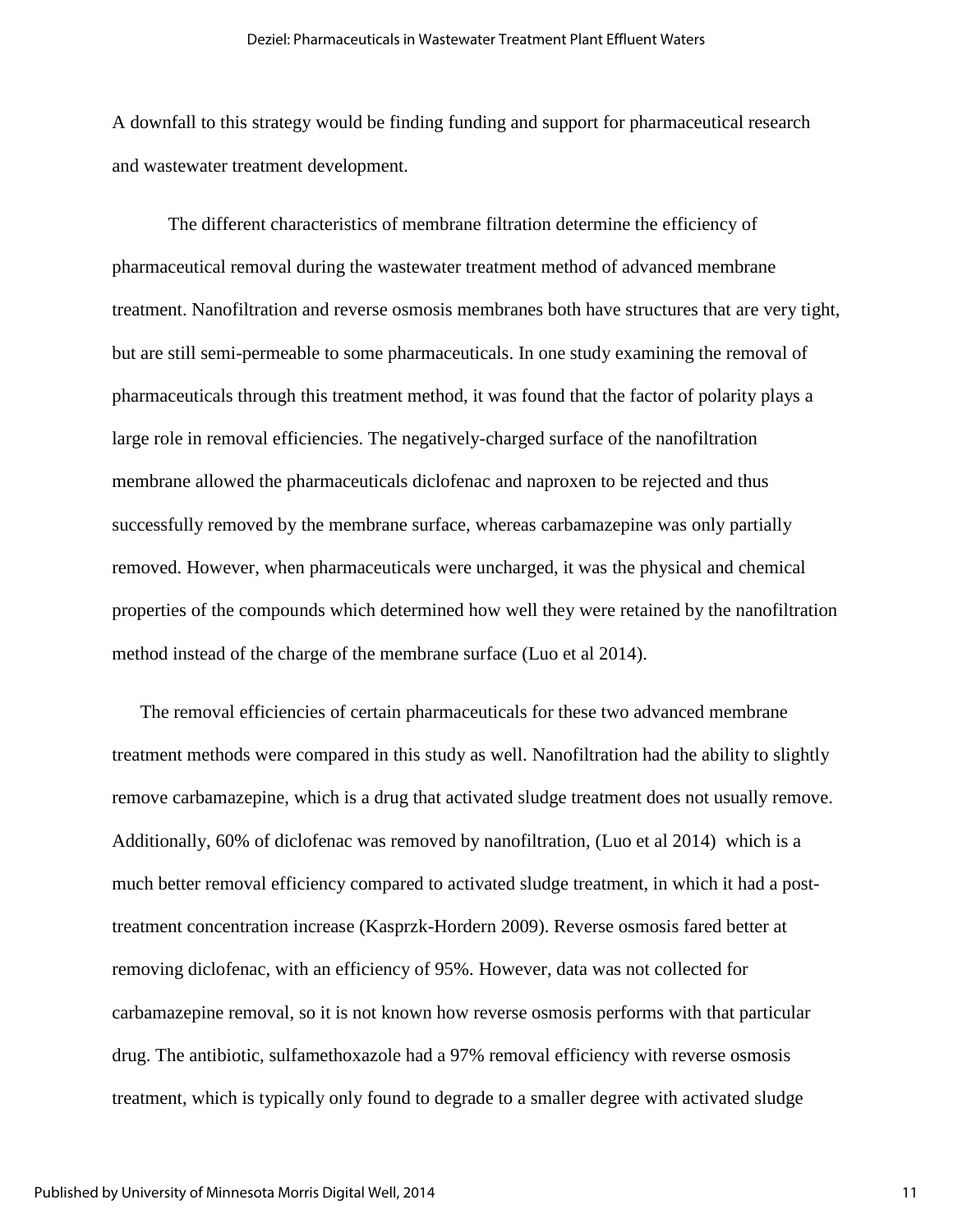treatment. Reverse osmosis also resulted in an almost complete removal of ibuprofen. Reverse osmosis is a good solution and is overall effective for pharmaceutical removal, but it would be best to use among other treatment methods (Luo et al 2014). This treatment method would have a good place in a wastewater treatment plant as a polishing step to ensure better removal of pharmaceuticals.

The mechanisms of substrate, plants, and microbes in constructed wetlands determine how well pharmaceuticals will be removed. A 2014 review compiled data on several constructed wetland treatment plants and discussed how substrates and plants contribute to pharmaceutical removal. Substrates use sorption processes which filter out certain pharmaceuticals. It was found that gravel worked well for drugs such as carbamazepine that had relatively high hydrophobicity but were not well removed through biological mechanisms. Another substrate, light expanded clay aggregate (LECA) was found to be good for sorption of acidic and neutral pharmaceutical compounds such as ibuprofen and carbamazepine. Granulated cork substrate was found to be able to remove a wider variety of pharmaceuticals. One consideration with substrate efficiencies is competition with pharmaceuticals as a result of the many different pharmaceuticals that are present in the wastewater. The sorption of certain pharmaceuticals may end up preventing the sorption of others. Plants aid in pharmaceutical removal because of their ability to take up certain drugs as well as their oxygen contribution to aid in biological pharmaceutical degradation. Pharmaceuticals with a moderate hydrophobicity and water solubility are able to pass through the membrane layer of plant cells as well as through to the plant cell fluids. Carbamazepine has been shown to be able to be taken up by the plant, *Typha spp.* because of these properties. On the contrary, diclofenac lacks these properties, and was found that it is difficult for it to be taken up by the plant, *scirpus validus*. When pharmaceuticals have been taken up by these plants, they are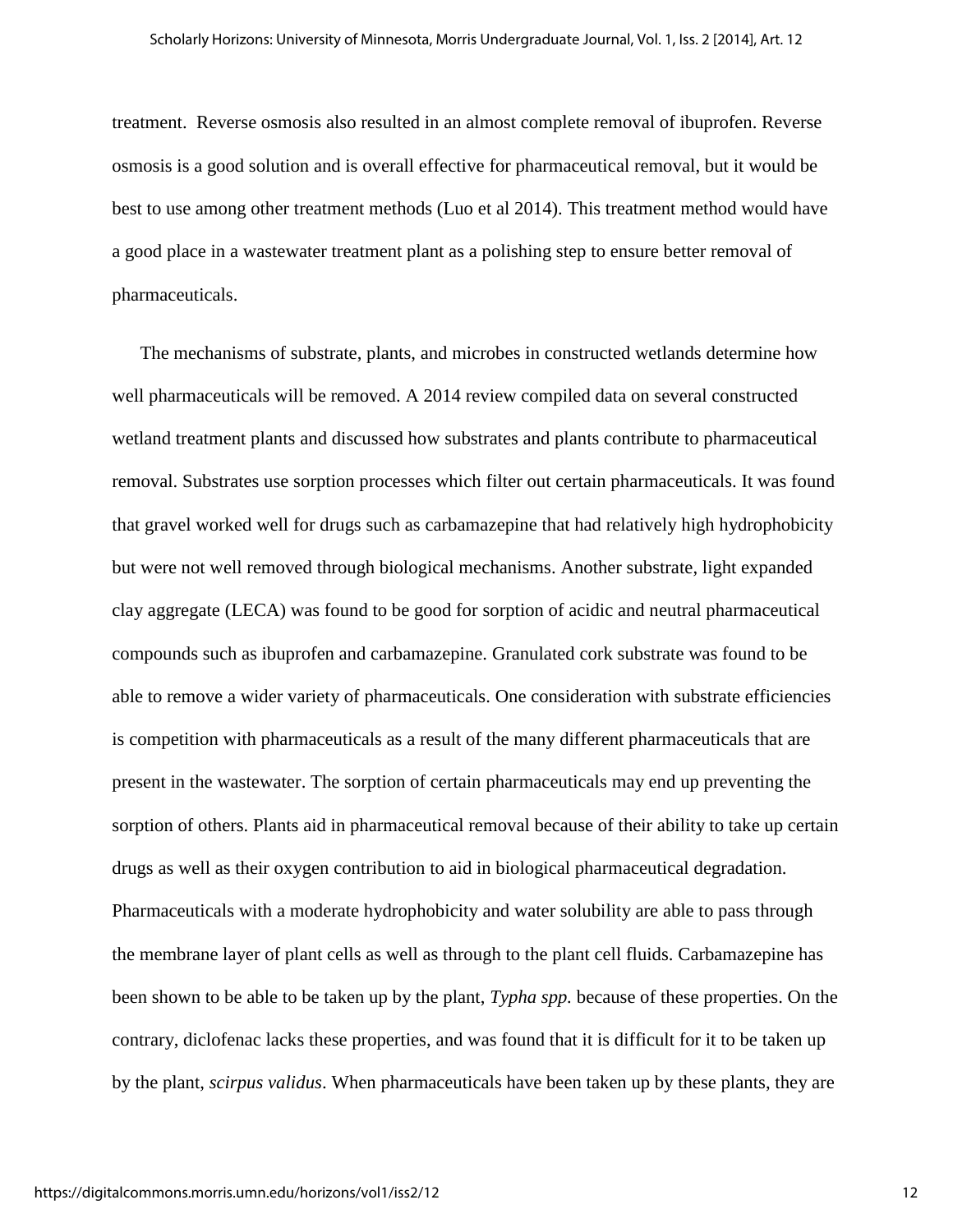further metabolized by processes within the plants. Plants also ensure that there is enough oxygen for the microorganisms which are needed for effective biological treatment. Their rhizosomes release oxygen which allow the microorganisms to break down pharmaceuticals more effectively. Biofilms are able to grow on the roots of plants, and have been demonstrated to largely remove ibuprofen. It is argued whether specific plants do better in general at pharmaceutical removal, and there is not enough information to determine if certain plants are more successful at this than others.

The data analyzed in this review was taken from different countries, which included both urban and rural areas, and the average removal efficiencies for certain pharmaceuticals were calculated. Sulfamethoxazole had a high mean removal efficiency of 80%. The average removal efficiency of salicyclic acid ranged from 60-76%, whereas ibuprofen had a lower average of about 35-60% (Li et al 2014). This is a much lower removal efficiency than the reverse osmosis method, which almost completely removed ibuprofen (Luo et al 2004). Carbamazepine was removed at an average efficiency of 15-20%, and diclofenac was removed at an average efficiency of 12-32% for constructed wetlands (Li et al 2014). In comparison to the other wastewater treatment methods, activated sludge treatment had a much higher removal efficiency of salicyclic acid at 98%. In the activated sludge treatment, diclofenac was the pharmaceutical which increased in concentrations (Kasprzk-Hordern 2009), so even though constructed wetlands may hardly remove a third of it, they still perform better for this particular drug. To further compare, nanofiltration treatment had a high removal efficiency of diclofenac of 60%, which is nowhere near perfect, but is much higher than what the constructed wetlands were able to remove. This leaves reverse osmosis as the best method for diclofenac removal at a high removal efficiency of 95% (Luo et al 2014). Carbamazepine removal has not usually been observed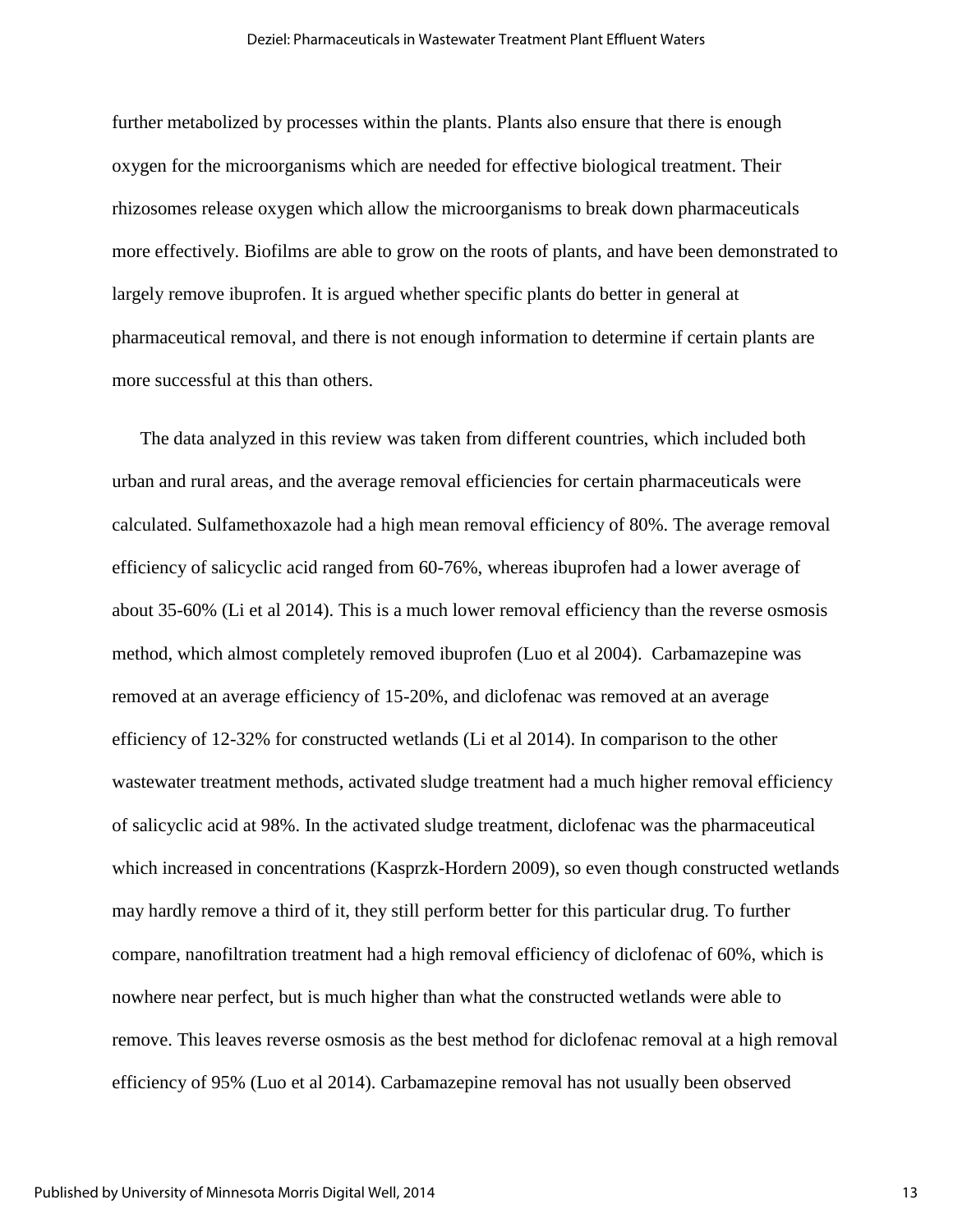during activated sludge treatment (Kasprzk-Hordern 2009) so the low removal efficiency in constructed wetlands is still superior (Li et al 2014). Additionally, nanofiltration fares about the same as constructed wetlands because it only slightly removes carbamazepine (Luo et al 2014).

Constructed wetlands appear to be an economical solution when compared to moredeveloped technology such as advanced membrane treatment because they are less costly to construct. This method would be a good solution for areas that have adequate space to build a constructed wetland, but do not have large amounts of money (Li et al 2004). More research would be very beneficial to this solution so that constructed wetlands could be built for the most effective removal of the pharmaceuticals that are of the most concern. This research would need to encompass the possible effects of certain pharmaceuticals as well as which plants and substrates perform the best. If more information is available on this, then it would be even easier for communities to build constructed wetlands because decisions on material choices could be more easily guided.

 There are additional wastewater treatment possibilities that have not been entirely researched. An additional solution could be using membrane bioreactor treatment, which involves combining the steps of biological treatment and advanced membrane filtration (Luo et al 2014). Another possibility to be explored is the method of ecological sanitation. This often involves source separation, which is sequestering the urine and leaving it in a tank so that possible contaminants can degrade, and then using it as a valuable fertilizer. (Langergraber and Muellegger 2004). This could prevent some pharmaceuticals from entering the wastewater because many of them are found in urine. A 2007 study examined the active ingredients of 212 pharmaceuticals to find out how much they are excreted through urine. It was found that there is large variability between groups of pharmaceuticals as well as within the groups themselves.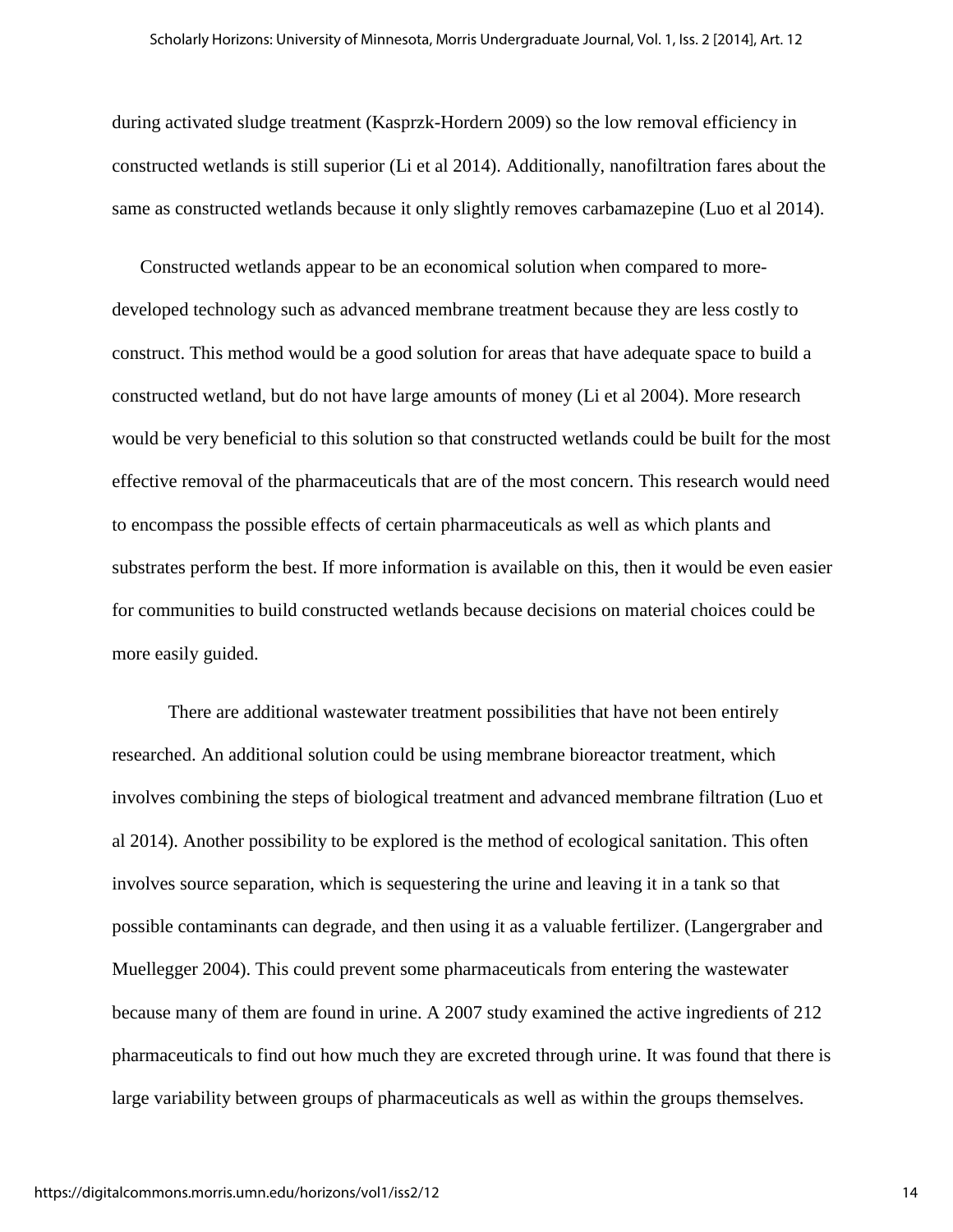#### Deziel: Pharmaceuticals in Wastewater Treatment Plant Effluent Waters

Therefore, it is difficult to generalize which groups of pharmaceuticals are readily excreted in urine. According to this study, acetylsalicyclic acid showed over 90% excretion through urine. Carbamazepine was excreted at 72%, and another antiepileptic drug, gabapentin is able to be completely excreted. Estrogenic compounds are excreted through urine at 73%. However, a drug in this class, ethinylestradiol, is an exception with only a 38% excretion by urine. In general, pharmaceuticals are more hydrophilic than pharmaceuticals that are excreted in feces, which are more lipophilic. Therefore, hydrophilic pharmaceuticals would be the targeted drugs if ecological sanitation was implemented. (Lienert et al 2007).

Out of all of these solutions, there is not one that can be confirmed as the absolute best solution. A best solution would consider the environment, the people, and the economy in the particular area that is being looked at. A best solution would have a balance of giving benefit to all of these areas instead of sacrificing something in one area for the benefit of another. For example, it would not be the best solution to force everyone to discontinue the use of pharmaceuticals, because that would be neglecting the needs of many people that rely on them for their well-being. Similarly, using money that is needed for another problem such as poverty to invest in a high-technology wastewater treatment system would be economically and socially damaging, even if it would have environmental benefits.

Gradual changes in the area of pharmaceutical use and attitudes could be a solution that would take into consideration the environment and the people, and in some ways economic stability. Research could be invested in for the development of drugs that are less detrimental to and break down more easily in the environment. Additionally, a focus on a more holistic method of treating health problems could be beneficial because by looking for root causes of health problems, long-term healthcare costs could potentially decrease along with an increase in the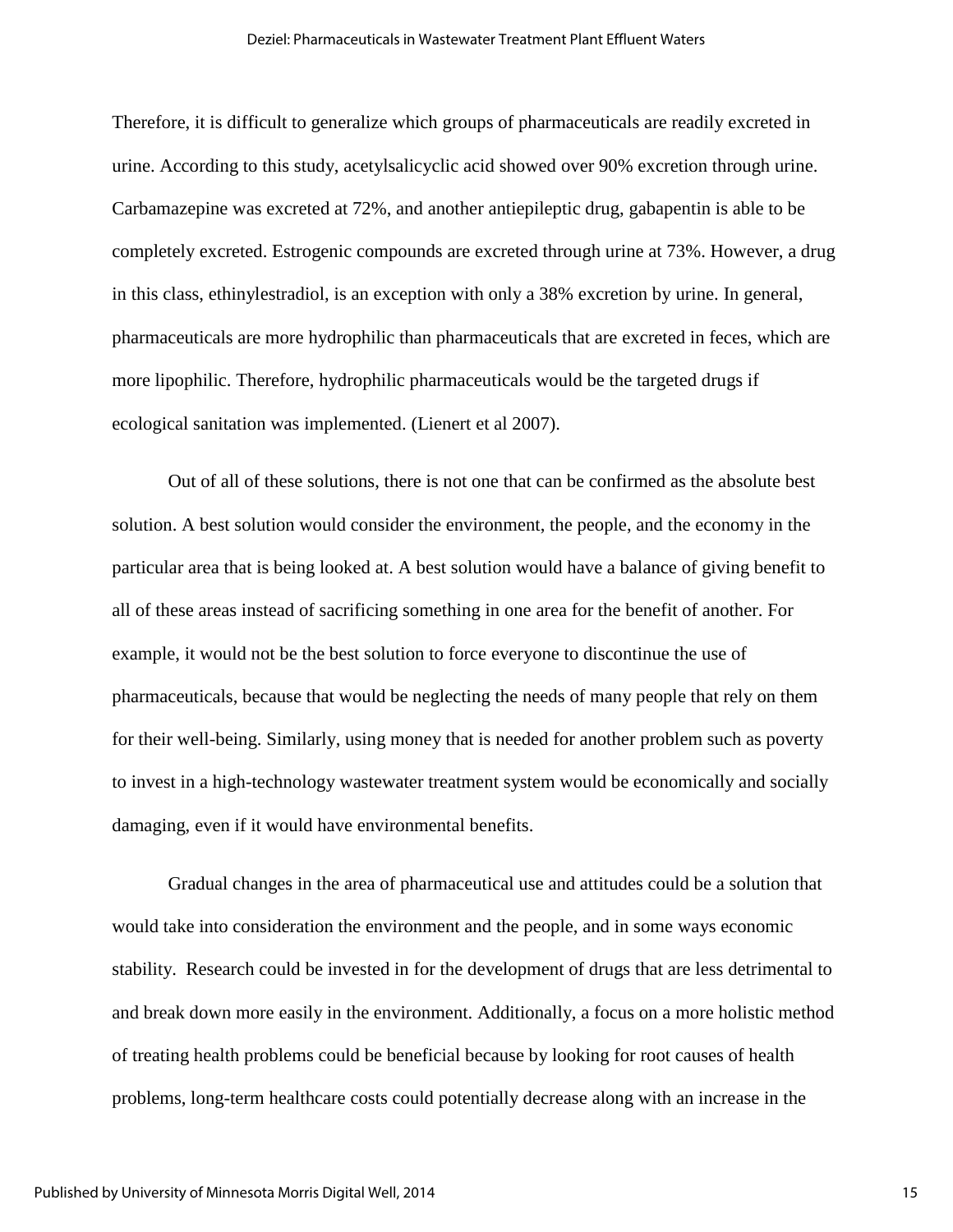health of the people. Another solution could be investing in research to see which drugs are the most detrimental and then slowly phasing them out. This would work well in conjunction with developing more environmentally-friendly pharmaceuticals. Overall, it is important to consider the needs of the environment, the people, and the economy when trying to devise a solution for decreasing pharmaceutical contaminants in effluent wastewater (Keil 2008).

### References

Bixio, Davide, Chris Thoeye, et al. "Wastewater Reclamation and Reuse in the European Union and Israel: Status Quo and Future Prospects."*International Review for Environmental Strategies* . 6.2 (2006): 251-268. Web. 28 Apr. 2014.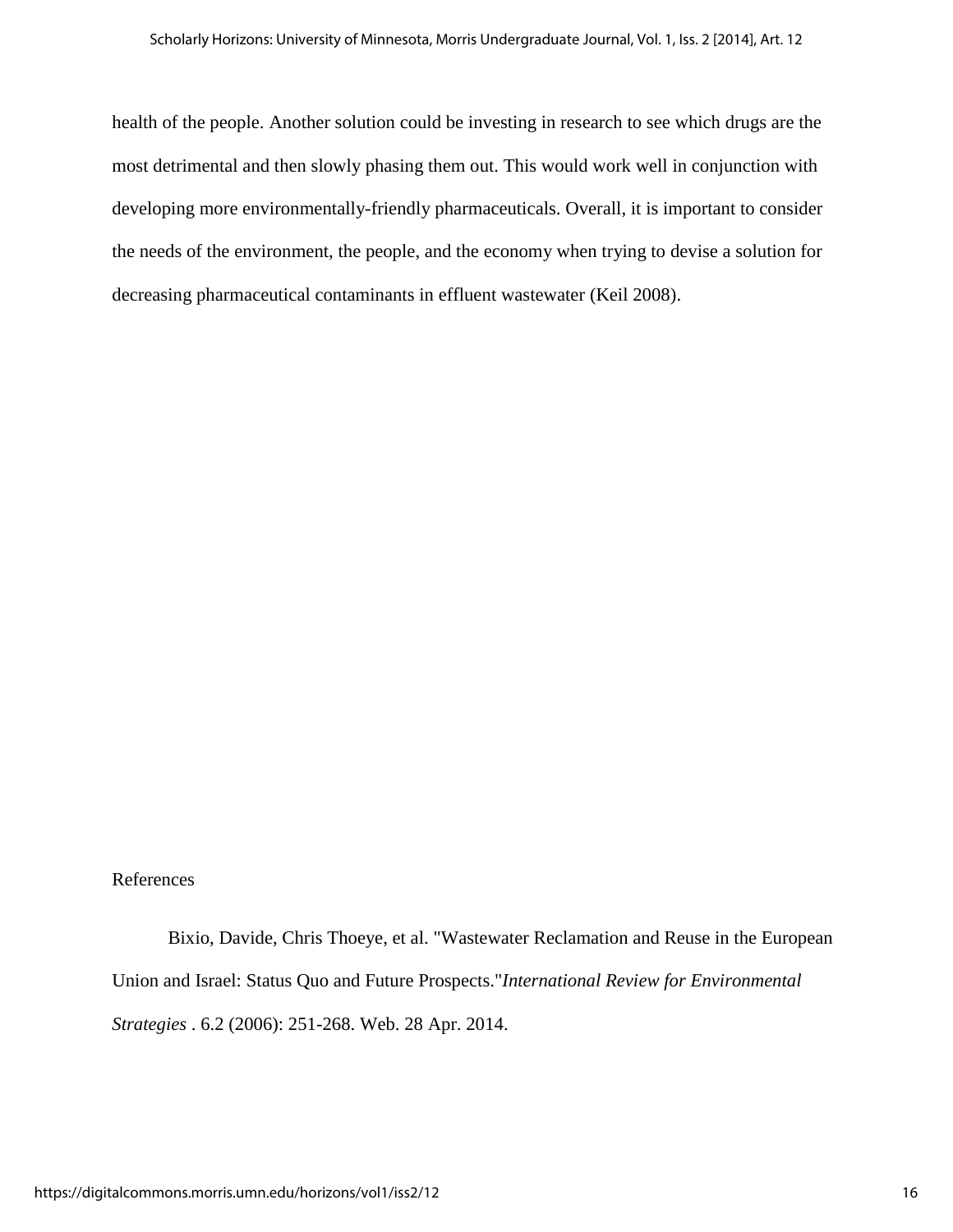Blöch, Helmut . "Water Framework Directive: further priority substances." *European Water Association*. European Water Association . Web. 6 May 2014. <http://www.dwa.de/portale/ewa/ewa.nsf/home?readform&objectid=04FE8F58EAB20312C125 79B300570506>.

Consumer Healthcare Products Association , . "The Value of OTC Medicine to the United States." . N.p., January 2012. Web. 19 May 2014.

Daughton, CG., and K (Ed) Kümmerer. *Pharmaceuticals in the Environment* . 2nd edition. Springer: 2004. 463-495. Web.

Deegan, A , and B Shaik. "Treatment options for wastewater effluents from pharmaceutical companies ." *International Journal of Environmental Science & Technology* . 8.3 (2011): 649-666. Web. 28 Apr. 2014.

Environmental Protection Agency. "Pharmaceuticals and Personal Care Products (PPCPs): Frequent Questions." *U.S. Environmental Protection Agency* . N.p., 28 OCT 2010 . Web. 24 Feb 2014. <http://www.epa.gov/ppcp/faq.html>.

Environmental Protection Agency. "Particulate and Turbidity Removal Technologies ." *United States Environmental Protection Agency*. N.p., 16 Jan 2013. Web. 7 May 2014. <http://www.epa.gov/nrmrl/wswrd/dw/smallsystems/ptr.html>.

Environmental Protection Agency. "Wastes-Hazardous Waste: Management of Hazardous Waste Pharmaceuticals." *United States Environmental Protection Agency*. 9 Dec 2013. Web. 31 Mar 2014. <http://www.epa.gov/wastes/hazard/generation/pharmaceuticals.htm >.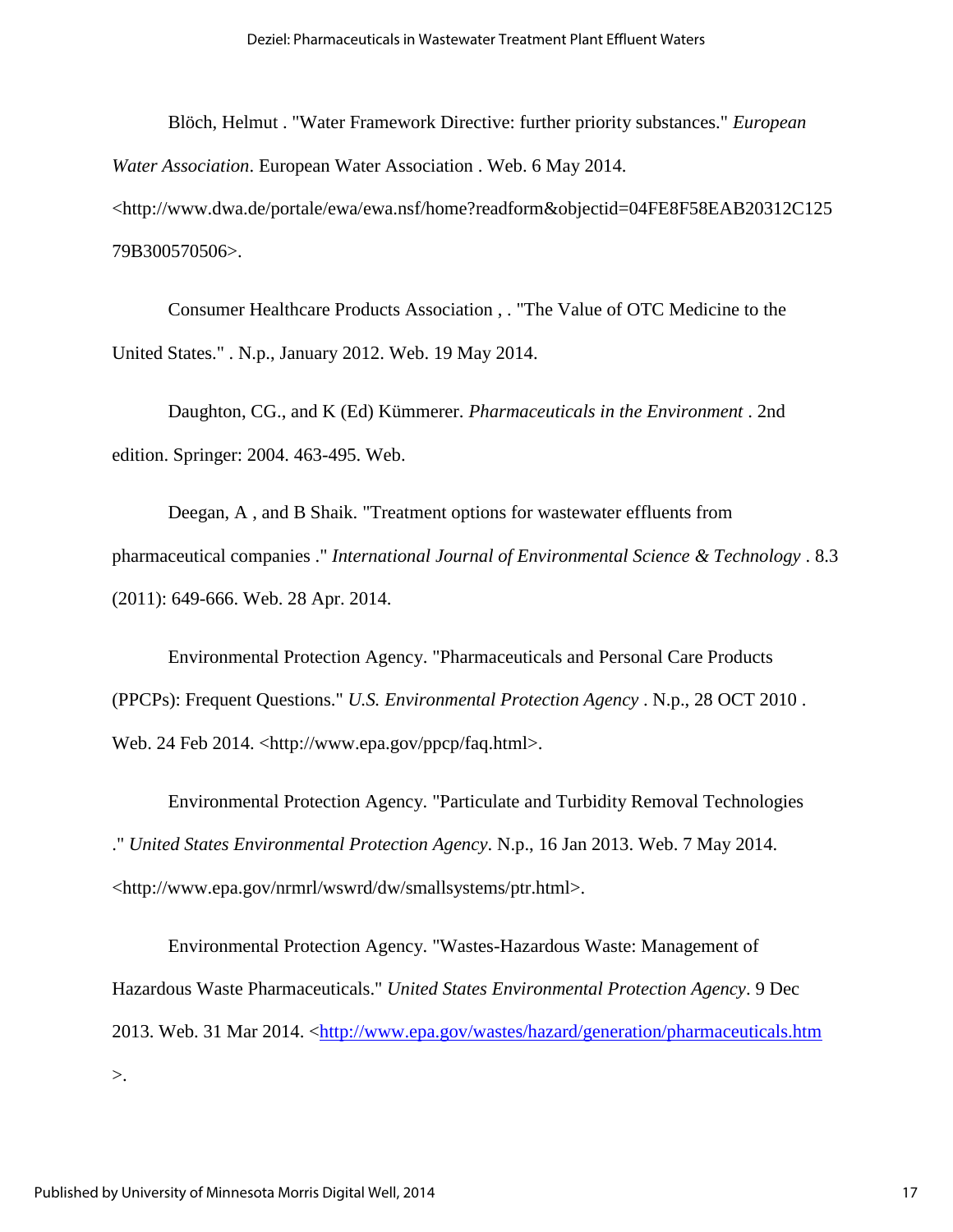Environmental Protection Agency , . "Wastes-Hazardous Waste-Universal Waste ." *United States Environmental Protection Agency*. N.p., 21 Dec 2012. Web. 8 May 2014. <http://www.epa.gov/osw/hazard/wastetypes/universal/index.htm>.

Environmental Protection Agency , . "Water: Contaminant Candidate List: Contaminant Candidate List 3-CCL." *United States Environmental Protection Agency*. N.p., 25 July 2012. Web. 31 Mar 2014. <http://water.epa.gov/scitech/drinkingwater/dws/ccl/ccl3.cfm>.

European Commission, . "Introduction to the New EU Water Framework Directive ." *European Commission* . N.p., 25 April 2014. Web. 7 May 2014.

<http://ec.europa.eu/environment/water/water-framework/info/intro\_en.htm>.

George, Rose. *The Big Necessity: The Unmentionable World of Human Waste and Why It Matters*. Holt Paperbacks , 2009. Print.

Gilbert, Natasha. "Drug-pollution law all washed up ."*Nature: International Weekly Journal of Science*. 491. (2012): 503–504. Web. 8 May. 2014.

<http://www.nature.com/news/drug-pollution-law-all-washed-up-1.11854>.

Kasprzk-Hordern B et al. 2009. The removal of pharmaceuticals, personal care products, endocrine disruptors and illicit drugs during wastewater treatment and its impact on the quality of receiving waters. *Water Research.* 44(6): 363-380. Web. 30 Mar. 2014.

Keil F. 2008. Pharmaceuticals for Human Use: Options of Action for Reducing the Contamination of Water Bodies. Frankfurt/Main, Germany: Institute for Social-Ecological Research (ISOE) GmbH. 51 p. Web. 29 Mar. 2014.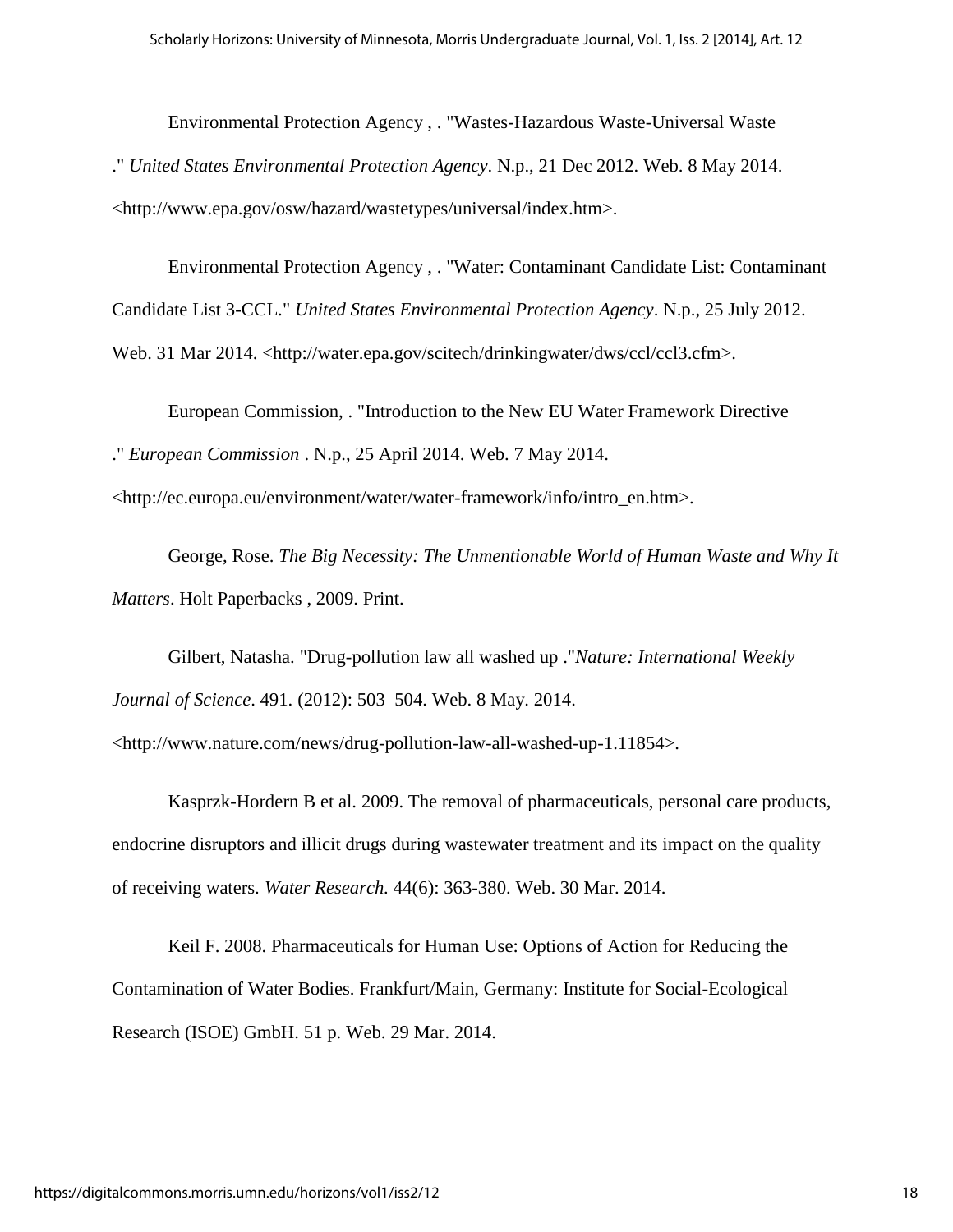Langergraber, Gunter, and Elke Muellegger. "Ecological Sanitation—a way to solve global sanitation problems?." *Environment International* . 31. (2005): 433 – 444. Web. 8 May. 2014.

Li et al. "A review on removing pharmaceutical contaminants from wastewater by constructed wetlands: Design, performance and mechanism." *Science of the Total Environment*. 468-469 (2013): 908-932. Web.

Lienert, J, and T Burki. "Water Science & Technology."*Reducing micropollutants with*  source control: substance flow analysis of 212 pharmaceuticals in faeces and urine. 56.5 (2007): 87-94. Web. 19 May. 2014.

Luo, Yunlong, Wenshan Guo , et al. "A review on the occurrence of micropollutants in the aquatic environment and their fate and removal during wastewater treatment." *Science of The Total Environment*. 473–474. (2014): 619–641. Web. 28 Apr. 2014.

National Center for Biotehnology Information, . "The NCGC Pharmaceutical Collection: A comprehensive resource of clinically approved drugs enabling repurposing and chemical genomics." *US National Library of Medicine National Institutes of Health* . Science Translational Medicine , 27 April 2012 . Web. 28 Apr 2014. <http://www.ncbi.nlm.nih.gov/pmc/articles/PMC3098042/>.

 Natural Resources Conservation Service . "Natural Resources Conservation Service Conservation Practice Standard: Constructed Wetland ." *United States Department of*